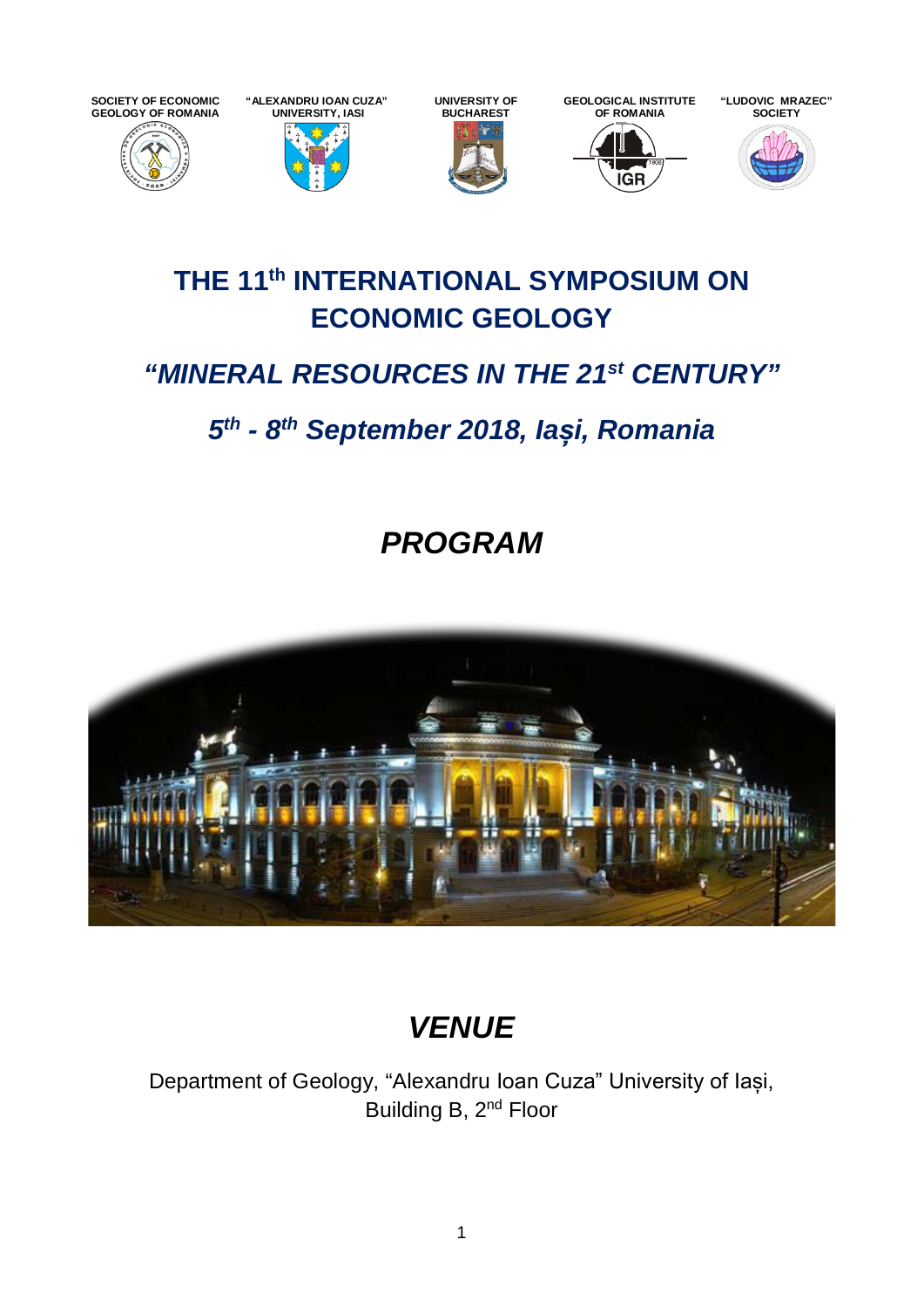## **Wednesday, 5th September 2018**

#### **16:00 - 18:00 Registration of the participants** *Department of Geology*

|                                  | Thursday, 6 <sup>th</sup> September 2018                                                                                                                                                                                                                                                                                                                                                                                                                    |
|----------------------------------|-------------------------------------------------------------------------------------------------------------------------------------------------------------------------------------------------------------------------------------------------------------------------------------------------------------------------------------------------------------------------------------------------------------------------------------------------------------|
| $08:30 - 9:30$                   | <b>Registration of the participants</b><br><b>Department of Geology</b>                                                                                                                                                                                                                                                                                                                                                                                     |
| $9:30 - 10:00$                   | <b>Official opening of the Symposium</b><br>Room B6                                                                                                                                                                                                                                                                                                                                                                                                         |
|                                  | <b>Chairmen</b> Ovidiu Gabriel IANCU<br>The President of the Senate - "Alexandru Ioan Cuza" University of lasi<br><b>Corneliu IATU</b><br>Vice-rector for Institutional Development - "Alexandru Ioan Cuza" University of<br>laşi<br><b>Adrian GROZAVU</b><br>Dean of Faculty of Geography and Geology - "Alexandru Ioan Cuza" University<br>of laşi<br><b>Gheorghe DAMIAN</b><br>President of SGER, Technical Univ. Cluj - Napoca - North Center Baia Mare |
| $10:00 - 11:00$                  | Chairmen: Gheorghe DAMIAN<br><b>Plenary lectures</b><br><b>Ovidiu Gabriel IANCU</b><br>Room B6                                                                                                                                                                                                                                                                                                                                                              |
| $10:00 - 10:30$<br>10:30 - 11:00 | <b>Gheorghe C. POPESCU</b><br>Ludovic Mrazec - founder of the Romanian Economic Geology<br><b>Haino Uwe KASPER</b><br>The Lanthanides in Geology - Economy - Ecology                                                                                                                                                                                                                                                                                        |
| 11:00 - 11:20 Coffee break       | Room B569                                                                                                                                                                                                                                                                                                                                                                                                                                                   |
| $11:20 - 12:40$                  | <b>Oral presentations</b><br><b>Marian MUNTEANU</b><br>Chairmen:<br><b>Haino Uwe KASPER</b><br>Room B6                                                                                                                                                                                                                                                                                                                                                      |
| $11:20 - 11:40$                  | <b>Adolf Heinrich HORN, Paulo Roberto Antunes ARANHA, Henrique</b><br><b>Chaves JONCEW</b><br>Combined mineralochemical, statistical and geophysical (GPR) data as support<br>for the exploration of pegmatite-hosted gemstones: Example from the Santa<br>Rosa Mine, MG, Brazil                                                                                                                                                                            |
| $11:40 - 12:00$                  | Maria-Lidia NUTU-DRAGOMIR, Sorin<br><b>Silviu</b><br><b>loan</b><br><u>PINTEA,</u><br>UDUBAȘA, Daniel BÎRGĂOANU, Luisa Elena<br><b>IATAN,</b><br>lon<br><b>BERBELEAC, Oana-Claudia CIOBOTEA-BARBU</b><br>Hydrosilicate aqueous-, and vapor - "melt" inclusions in some specific rocks<br>and minerals from Romania                                                                                                                                          |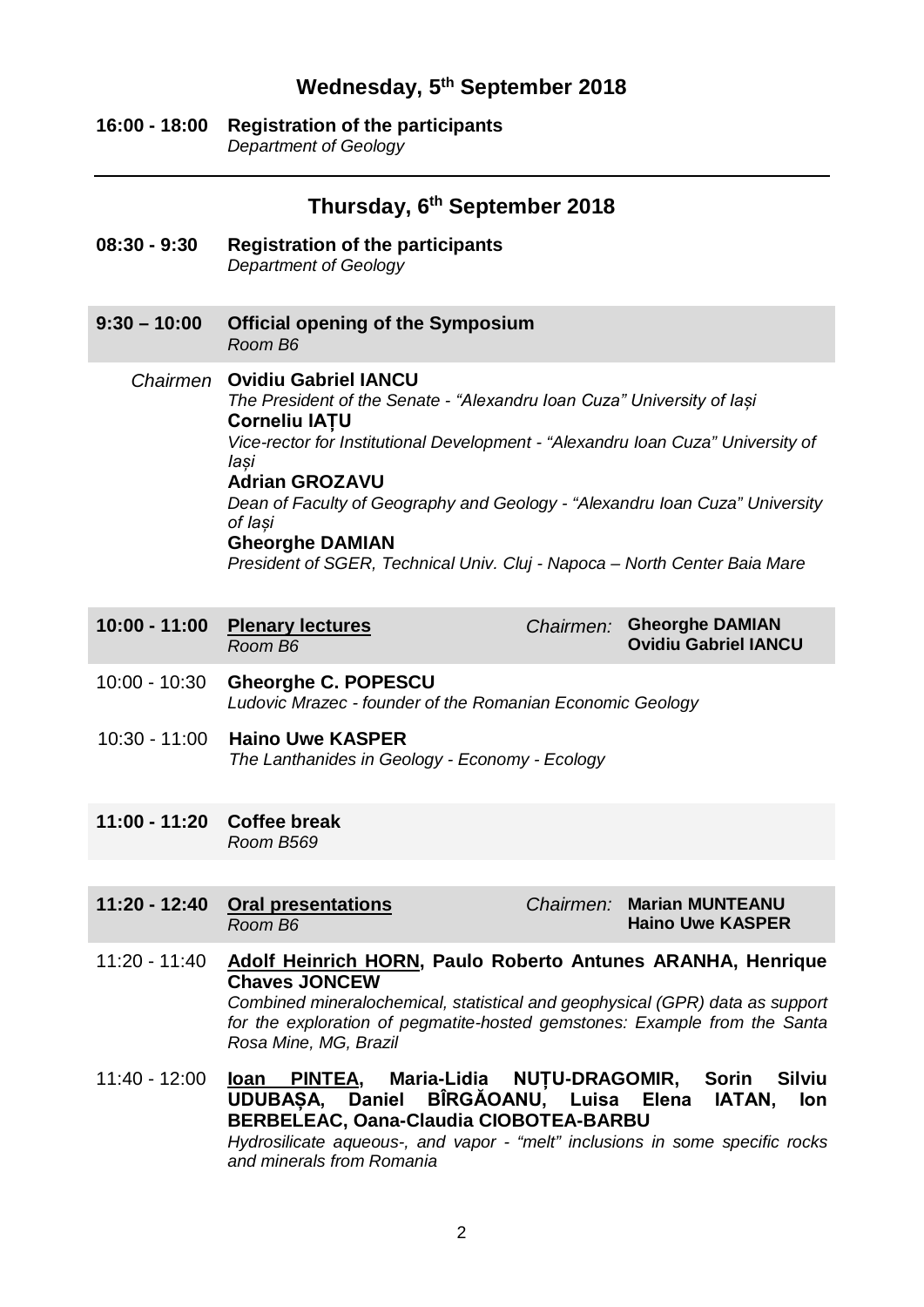- 12:00 12:20 **Heloiza M. HORN, Adolf Heinrich HORN, Regynaldo A. SAMPAIO, Essaid BILAL** *Decontamination of middle to low-grade contaminated areas, using a lowcost method*
- 12:20 12:40 **Dumitru BULGARIU, Laviniu APOSTOAE, Vlad ANDRIESEI, Paul IVĂȘCANU** *Posibilităţi de separare recuperativă a unor componenţi utili din resurse secundare*
- **12:40 - 14:40 Lunch break (for registered participants)** *Titu Maiorescu*
- **14:40 - 16:00 Oral presentations** *Room B6 Chairmen:* **Adolf Heinrich HORN Gheorghe C. POPESCU**
- 14:40 15:00 **George DINCĂ, Gheorghe C. POPESCU, Oana - Claudia CIOBOTEA - BARBU, Daniel BÎRGĂOANU** *Silver sulfotellurides and other Te-sulfosalts in alabandite-bearing veins from Săcărâmb Au-Ag-Te ore deposit, Metaliferi Mountains, Romania*
- 15:00 15:20 **Réka KOVÁCS, Călin G. TĂMAŞ** *New geochemical data and mineralogical interpretation for Cisma ore deposit, Gutâi Mountains*
- 15:20 15:40 **Mădălina Paula ANDRII, Călin Gabriel TĂMAȘ** *Ore mineralogy and geochemistry relationships in Băița Bihor ore deposit, Apuseni Mountains, Romania - Blidar Contact case study*
- 15:40 16:00 **Adrian Theodor TONCO, Antonela NEACŞU, Delia Georgeta DUMITRAŞ** *Evaluation of the present demand and supply of gems, minerals and rocks of*  aesthetic value in the exhibitions organized by the Geological Institute of *Romania - National Museum of Geology*
- **16:00 - 16:20 Coffee break** *Room B569*
- **16:20 - 17:40 Oral presentations** *Room B6*

*Chairmen:* **Dan STUMBEA Sorin UDUBAȘA**

- 16:20 16:40 **Iulia NEGREA, Gheorghe C. POPESCU, Monica MACOVEI** *Spherulites from Letea levee sand – Danube Delta*
- 16:40 17:00 **Andreea - Elena MAFTEI, Andrei BUZATU, Nicolae BUZGAR, Andrei - Ionuț APOPEI** *Spatial distribution of trace elements in the Tazlău River sediments: source identification and evaluation of ecological implications*
- 17:00 17:20 **Daniel BÎRGĂOANU, Gheorghe DAMIAN, Andrei BUZATU** *The Fe content in the sphalerites from the Breiner-Băiuț deposit*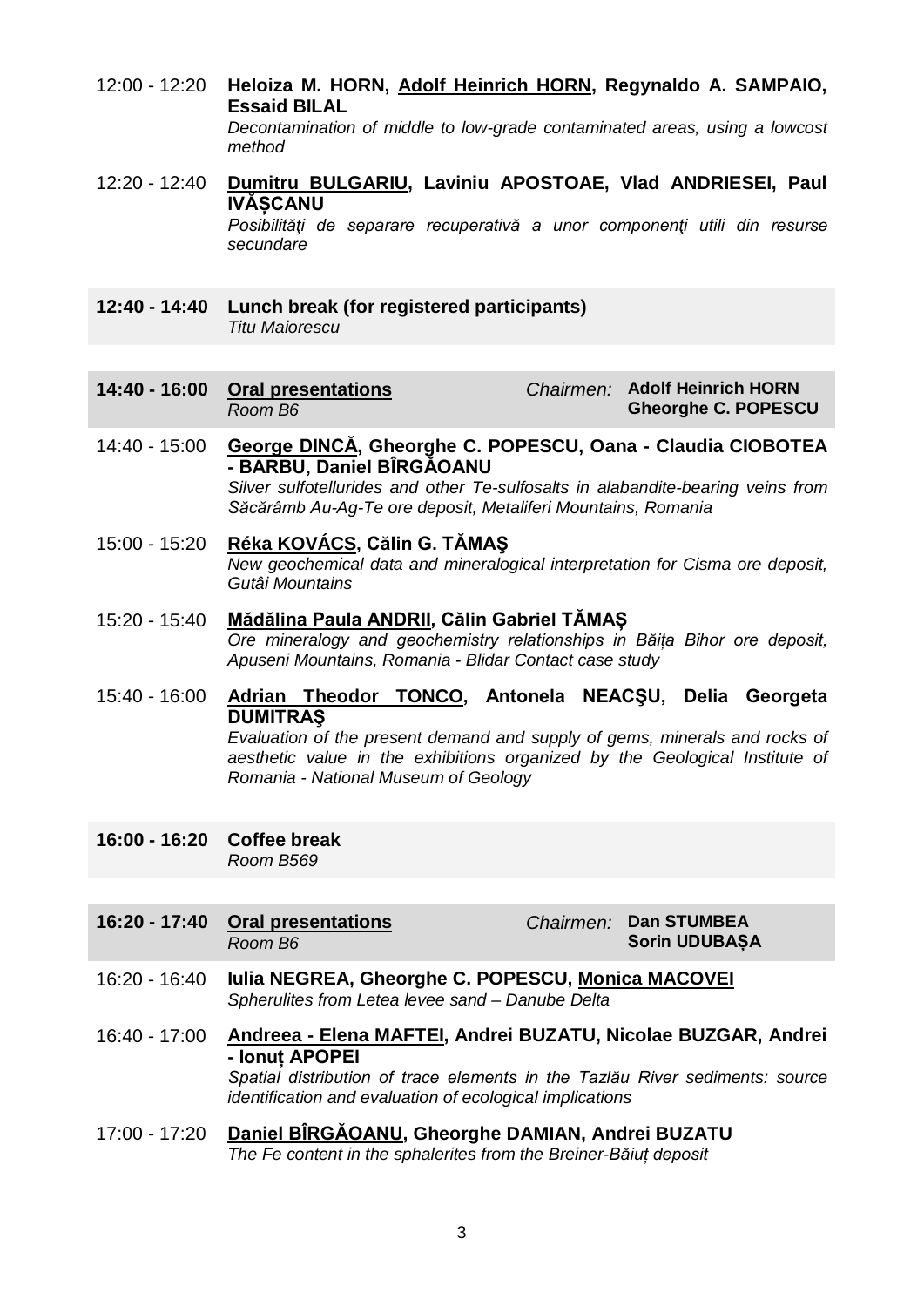### 17:20 - 17:40 **Marius C. SANDU, Gabriel O. IANCU, Ciprian CHELARIU, Mihai NICULIȚĂ**

*Preliminary study on the geochemistry of stream sediments from Grințiesul Mare brook, Eastern Carpathians, Romania*

#### **17:40 - 18:30 Poster presentations & Coffee break** *Department of Geology Hallway*

- **1. Doru-Toader JURAVLE, Florinel Fănică FLOREA, Ioan PODAȘCĂ, Gabriela DROBOTĂ, Carmen LUPUȘANSCHI, Vasile TRANDAFIR, Alexandra SCARLET, Tiberiu-Costin DUMITRU, Daniel BALA, Florin ARTIMON** *Geologia și resursele minerale ale Obcinei Mestecănișului. Aplicație în teren*
- **2. Paulo Roberto Antunes ARANHA, Adolf Heinrich HORN, Henrique Chaves JONCEW**

*Use of GPR in pegmatite mining: example of a sheetlike body from northern Minas Gerais, Brazil*

- **3. Elena-Luisa IATAN, Ion BERBELEAC** *Neogene mineralizations of Bucium Rodu-Frasin Au-Ag deposits, South Apuseni Mountains, Romania*
- **4. Călin G. TĂMAŞ, Paul IVĂȘCANU, Gabriela BENA, Laurențiu IGNA, Nicolae HAR** *Neogene distal skarn mineral assemblage from Ruda Brad, Apuseni Mountains, Romania*
- **5. Ioan E. BARBU, Gheorghe BRĂNOIU** *Depositional systems for the sedimentary deposits from the Lighidia perimeter, Bozovici, Caraș-Severin county*
- **6. João P. S. KESSLER, Thiago P. ARAUJO, Fernando M. MELLO, Essaid BILAL** *Characterization of clay minerals from the reject of the sand extraction in Capela de Santana-RS, Brazil*
- **7. Andreea-Elena MAFTEI, Andrei BUZATU, Nicolae BUZGAR, Andrei-Ionut APOPEI** *Preliminary assessment of anthropogenic contribution and influencing factors on major elements and total organic carbon in Tazlău River sediments, Romania*

#### **8. Lucica NICULAE** *The dynamics, geomorphology and the relationship of the mass movement with the geology in the Subcarpathian Area, between the Buzău and the Câlnău Rivers*

- **9. Fernando M. MELLO, Essaid BILAL, Gustavo N. C. MESQUITA, Maria Eduarda L. R. TEODORO, Thiago P. ARAUJO, Frédéric GALLICE** *Background and reference values for the cadmium contents of brazilian soils compared*
- **10. Radu MIRON, Dan STUMBEA, Gabriel Ruiz de ALMODOVAR, Katarzyna SUTKOWSKA, Lola YESARES**
	- *Mineralogical and geochemical aspects of the Klucze I Zn-Pb ore deposit, Poland*
- **11. Safaa Abdulhadi ALSHAWI, Gheorghe C. POPESCU, Daniela DIMOFTE** *Overview of heavy minerals study in the south and southwest of Iraq*

#### **18:30 - 19:15 Closure of the Symposium & SGER members meeting** *Room B6*

#### **19:30** *Official dinner (for registered participants) Titu Maiorescu*